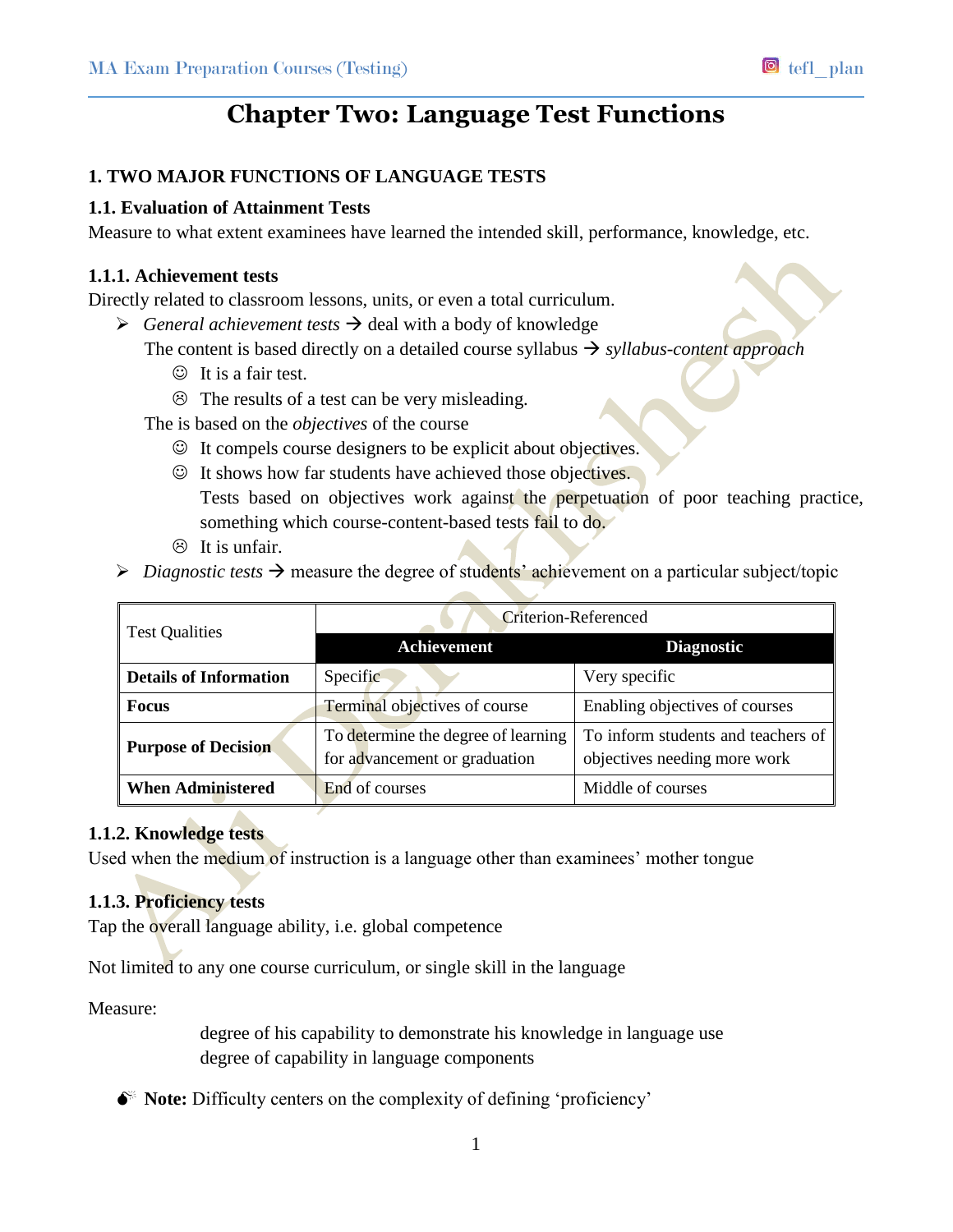$\bullet^*$  **Note:** Gate-keeping role for accepting or denying someone passage into the next stage

## **1.2. Prognostic Tests**

Not related to a particular course of instruction

*Predict* and *make decisions* about future success and actions of examinee based on present capabilities

#### **1.2.1. Placement tests**

Used to determine the most appropriate channel of education

Measure the capabilities of an applicant in perusing a certain path of language learning

- $\bullet^*$  **Note:** No pass or fail
- $\bullet^*$  **Note:** The *length* of instruction vs. the *intensity* of instruction
- $\bullet^*$  **Note:** Teachers benefit  $\rightarrow$  homogeneous ability levels
- **Note:** Mismatch between the placement test and what is taught in a program?!?!

#### **1.2.2. Selection tests**

Provide information on acceptance or non-acceptance

- $\bullet^*$  **Note:** Pass or fail
- **Note:** May turn into **competition tests**

#### **1.2.3. Aptitude tests**

*Predict* applicants' success in achieving certain objectives in the future

# **2. CONTRASTING CATEGORIES OF LANGUAGE TESTS**

#### **2.1. Knowledge vs. Performance**

**Knowledge tests**  $\rightarrow$  show how well students know *facts* about the language

**Performance tests**  $\rightarrow$  involve people in actually performing the behavior that we want to measure  $\rightarrow$ *authenticity*

## **2.2. Speed vs. Power**

**Speed tests**  $\rightarrow$  items are within the ability level of the test but the time limit is too short **Power tests**  $\rightarrow$  items are too difficult for anyone to solve so that no one can get a perfect score

### **2.3. Direct vs. Indirect**

**Direct tests**  $\rightarrow$  require the candidate to perform precisely the skill we wish to measure **Indirect tests**  $\rightarrow$  measure the abilities which underlie the skills in which we are interested

- Ease of construct;
- Authenticity
- Reliability
- Positive backwash